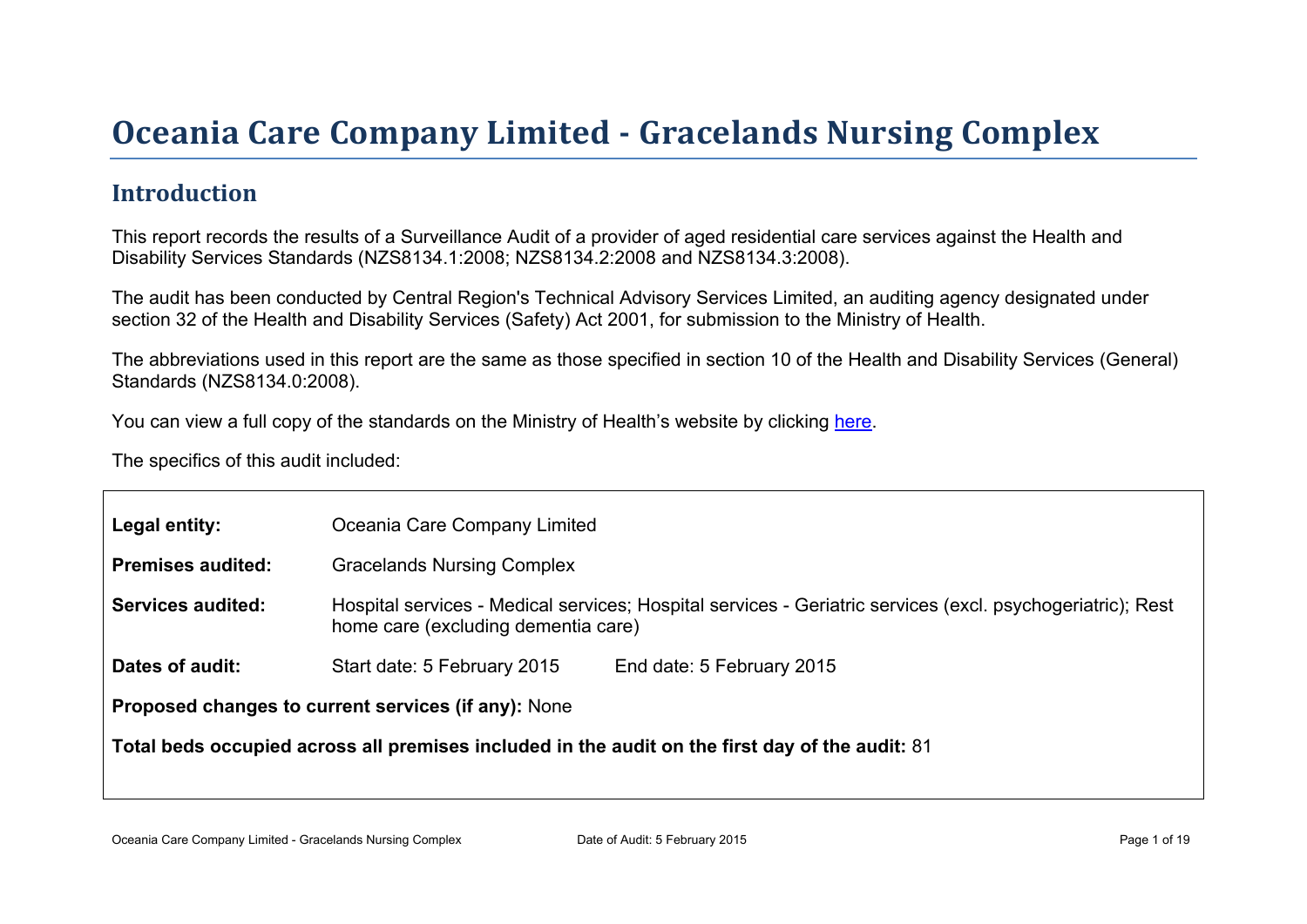# **Executive summary of the audit**

## **Introduction**

This section contains a summary of the auditors' findings for this audit. The information is grouped into the six outcome areas contained within the Health and Disability Services Standards:

- consumer rights
- organisational management
- continuum of service delivery (the provision of services)
- safe and appropriate environment
- restraint minimisation and safe practice
- infection prevention and control.

As well as auditors' written summary, indicators are included that highlight the provider's attainment against the standards in each of the outcome areas. The following table provides a key to how the indicators are arrived at.

#### **Key to the indicators**

| <b>Indicator</b> | <b>Description</b>                                                                                                                        | <b>Definition</b>                                                                       |
|------------------|-------------------------------------------------------------------------------------------------------------------------------------------|-----------------------------------------------------------------------------------------|
|                  | Includes commendable elements above the required<br>levels of performance                                                                 | All standards applicable to this service fully attained with<br>some standards exceeded |
|                  | No short falls                                                                                                                            | Standards applicable to this service fully attained                                     |
|                  | Some minor shortfalls but no major deficiencies and<br>required levels of performance seem achievable without<br>extensive extra activity | Some standards applicable to this service partially<br>attained and of low risk         |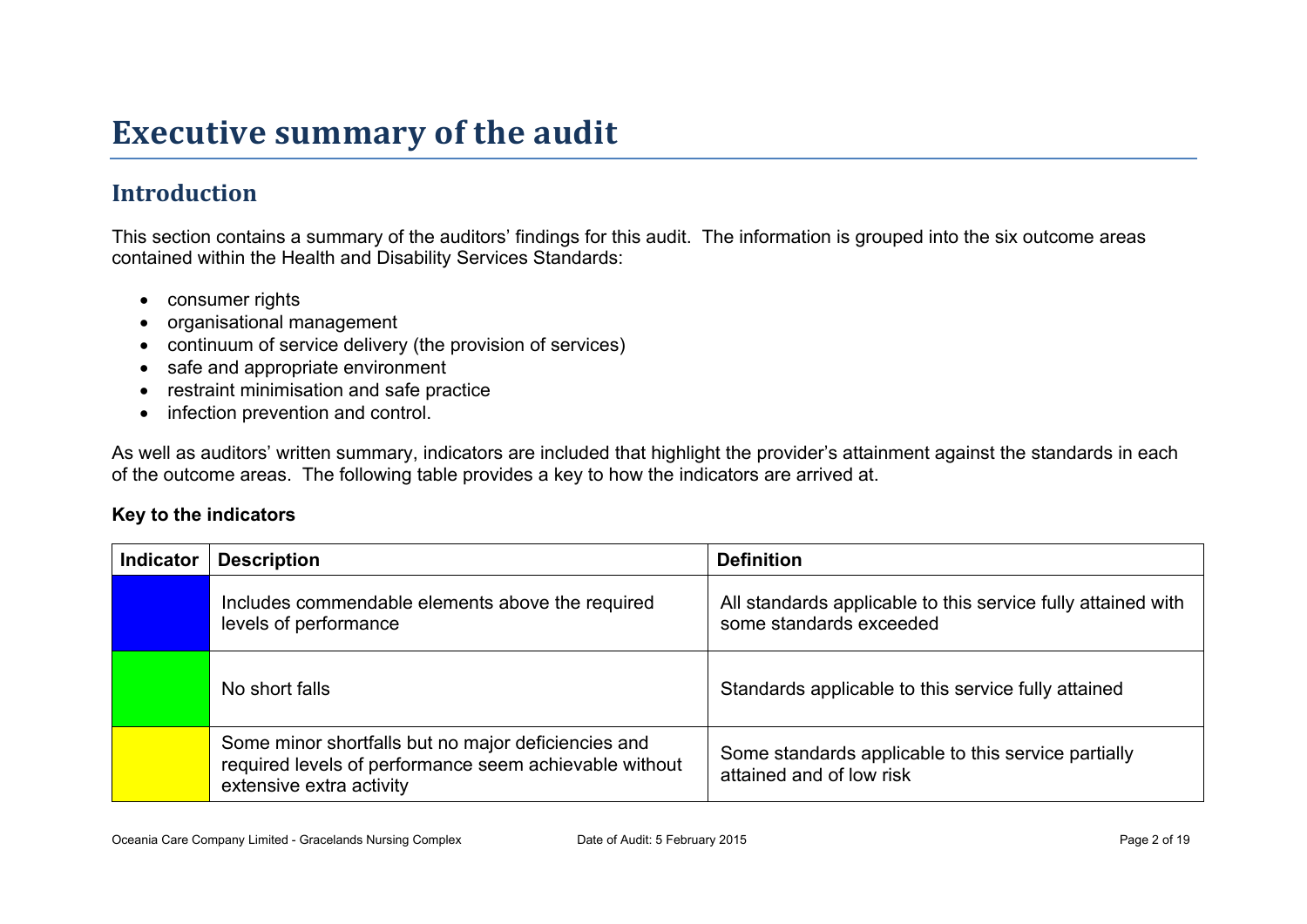| <b>Indicator</b> | <b>Description</b>                                                                              | <b>Definition</b>                                                                                                               |
|------------------|-------------------------------------------------------------------------------------------------|---------------------------------------------------------------------------------------------------------------------------------|
|                  | A number of shortfalls that require specific action to<br>address                               | Some standards applicable to this service partially<br>attained and of medium or high risk and/or unattained<br>and of low risk |
|                  | Major shortfalls, significant action is needed to achieve<br>the required levels of performance | Some standards applicable to this service unattained and<br>of moderate or high risk                                            |

### **General overview of the audit**

Gracelands (Oceania) can provide care for up to 92 residents. This surveillance audit was undertaken to establish compliance with the Health and Disability Services Standards and the district health board contract.

The audit process included the review of policies, procedures and residents and staff files, observations and interviews with residents, family, management, staff and a medical officer.

The business and care manager is responsible for the overall management of the facility and is supported by the clinical manager and regional and executive management team. Service delivery is monitored. Staffing levels are reviewed for anticipated workloads and acuity with adequate staffing in place.

Three of three improvements required at the last certification audit around the quality improvement programme and care planning have been addressed.

Two improvements are required to performance appraisals and to restraint.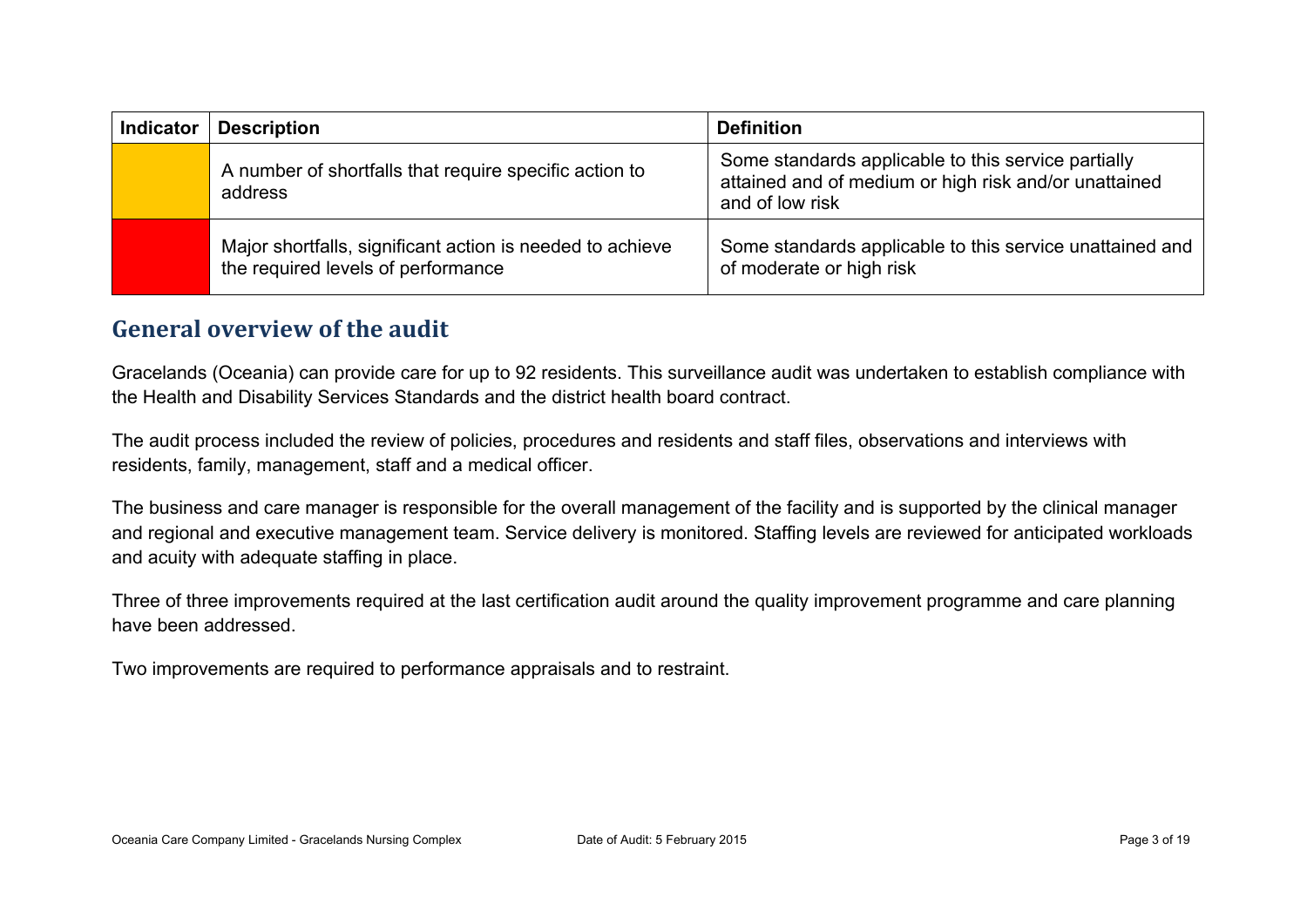### **Consumer rights**

| Includes 13 standards that support an outcome where consumers receive safe services of an<br>appropriate standard that comply with consumer rights legislation. Services are provided in a<br>manner that is respectful of consumer rights, facilities, informed choice, minimises harm and<br>acknowledges cultural and individual values and beliefs. |  | Standards applicable<br>$\vert$ to this service fully<br>attained. |
|---------------------------------------------------------------------------------------------------------------------------------------------------------------------------------------------------------------------------------------------------------------------------------------------------------------------------------------------------------|--|--------------------------------------------------------------------|
|---------------------------------------------------------------------------------------------------------------------------------------------------------------------------------------------------------------------------------------------------------------------------------------------------------------------------------------------------------|--|--------------------------------------------------------------------|

Staff were able to demonstrate an understanding of residents' rights and obligations. This knowledge was incorporated into their daily work duties and caring for the residents. Information regarding the complaints process was available to residents and their family and complaints were investigated. Staff communicated with residents and family members following any incident.

### **Organisational management**

| Includes 9 standards that support an outcome where consumers receive services that comply<br>with legislation and are managed in a safe, efficient and effective manner. |  | Some standards<br>applicable to this<br>service partially<br>attained and of low<br>risk. |
|--------------------------------------------------------------------------------------------------------------------------------------------------------------------------|--|-------------------------------------------------------------------------------------------|
|--------------------------------------------------------------------------------------------------------------------------------------------------------------------------|--|-------------------------------------------------------------------------------------------|

Gracelands has implemented the Oceania quality and risk management system that supports the provision of clinical care and support. Policies are reviewed and business status reports allowed for the monitoring of service delivery. Benchmarking reports are produced that include clinical indicators, incidents/accidents, infections and complaints.

Staffing levels were adequate across the service and interviews with residents and relatives demonstrated that they had adequate access to staff to support residents when needed.

The improvements required at the certification audit around analysis of quality data and corrective action planning have been addressed.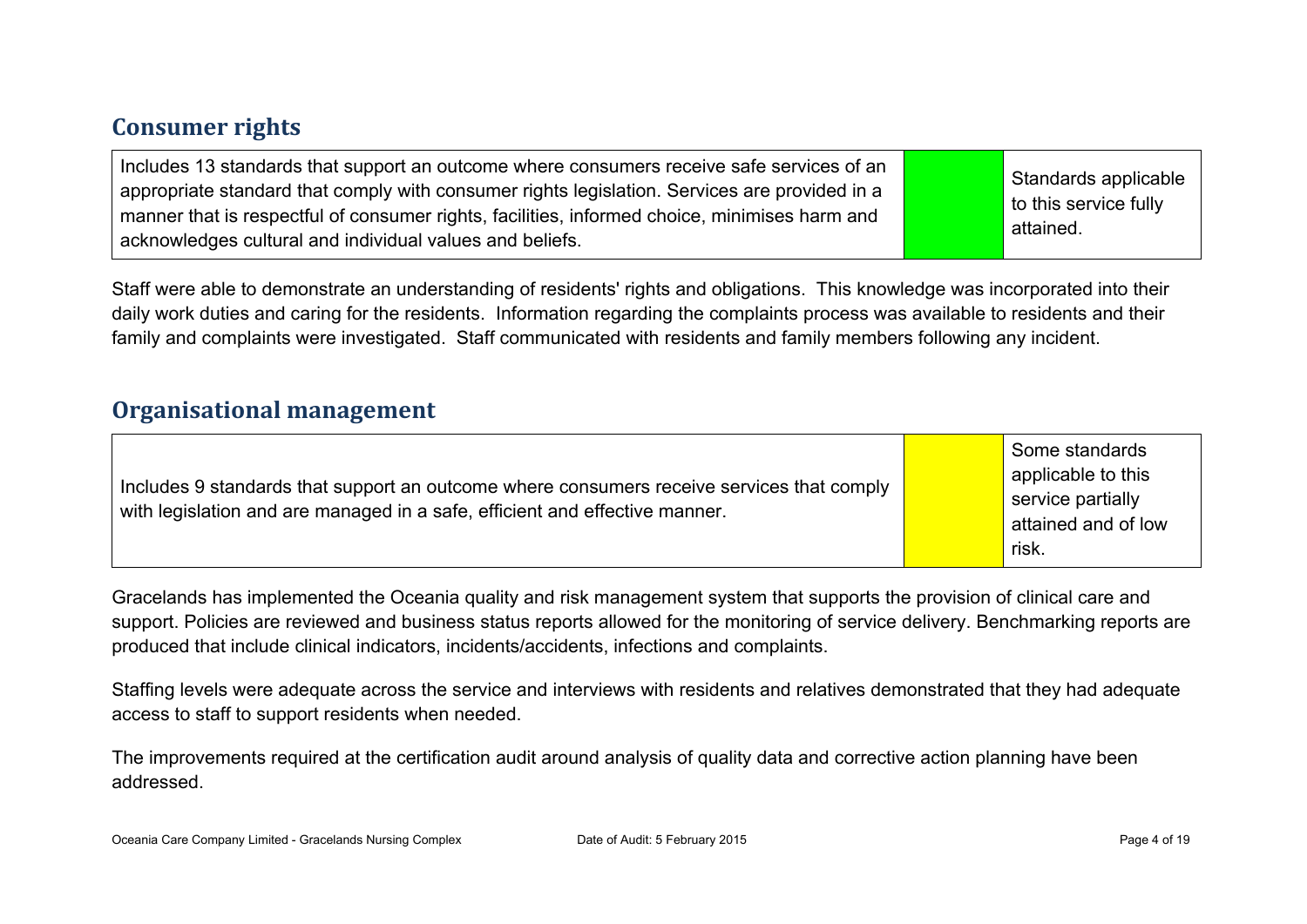### **Continuum of service delivery**

|                                                                                           | Some standards      |
|-------------------------------------------------------------------------------------------|---------------------|
| Includes 13 standards that support an outcome where consumers participate in and receive  | applicable to this  |
| timely assessment, followed by services that are planned, coordinated, and delivered in a | service partially   |
| timely and appropriate manner, consistent with current legislation.                       | attained and of low |
|                                                                                           | risk.               |

The registered nurses developed, reviewed, updated and evaluated residents person centred care plans at least six monthly. Residents or their family have had input into the development and review of care plans. Documentation evidenced that families were kept well informed. Residents and family interviewed were satisfied with the standard of care. There was an area identified that requires improvement relating to the evaluations of care during restraint use.

There are two activity programmes in place including one for rest home care and the other for hospital residents. The activity programmes support the interests, needs and strengths of residents. Residents and family interviewed confirmed they participated in the activities, and that the programmes have a wide variety of activities to choose from.

Appropriate medicine management systems were implemented with policies and procedures defining service providers' responsibilities. Staff responsible for medicine management had annual medication competencies completed. Medication files reviewed evidenced documentation of residents' allergies and sensitivities and three monthly medication reviews were completed by general practitioners. Weekly and six monthly checks of controlled drugs were completed. Medicine fridge temperatures were recorded and were within the recommended range.

Food, fluid and nutritional needs of residents were provided in line with recognised nutritional guidelines. Resident's individual needs were identified on admission, documented in nutrition profiles, and reviewed on a regular basis. Oceania employs a dietitian who develops seasonal menus. Residents meetings included feedback on food services.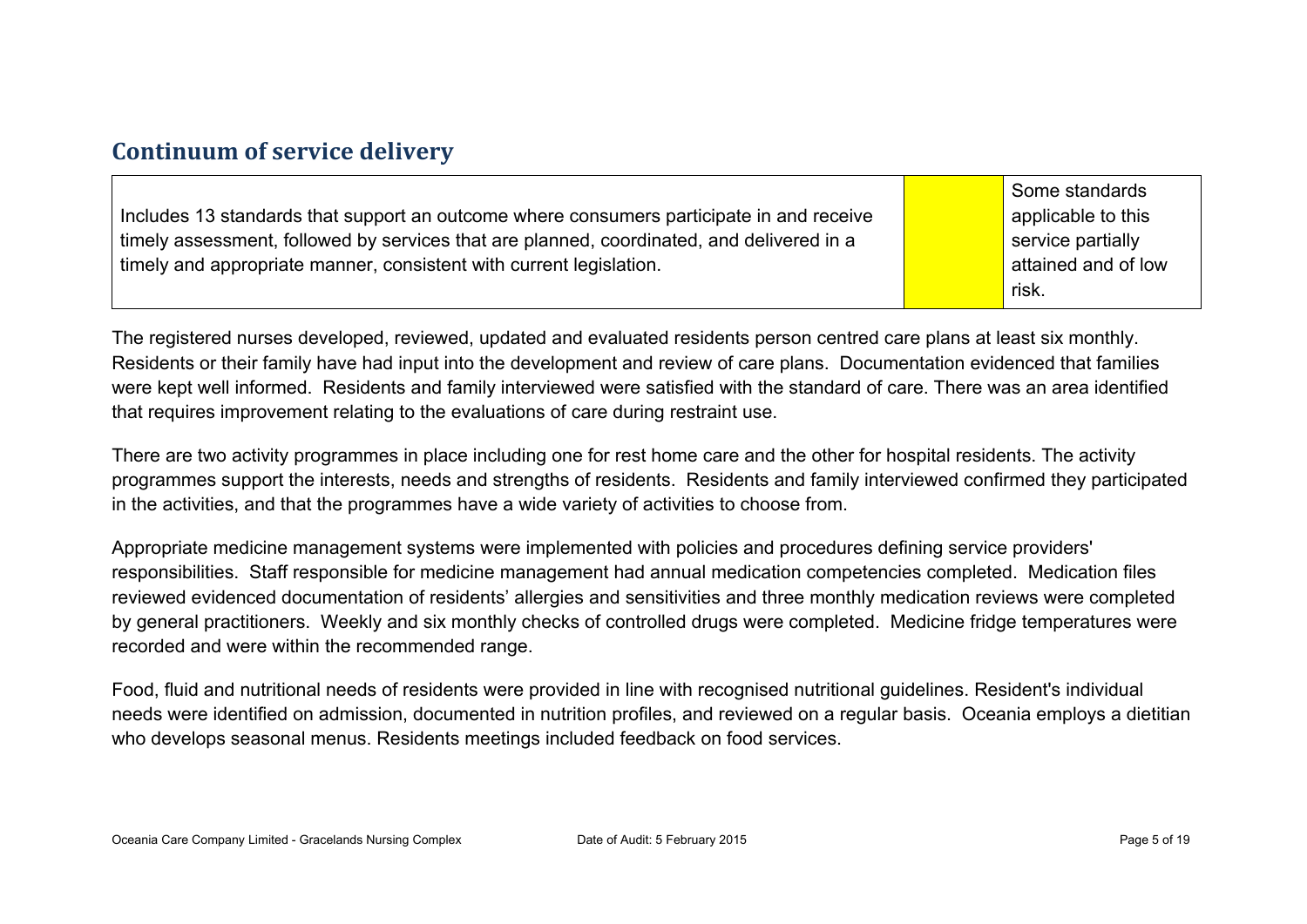The improvements required at the certification audit around risk assessments and interventions to be recorded in the person centred care plans have been addressed.

#### **Safe and appropriate environment**

Includes 8 standards that support an outcome where services are provided in a clean, safe environment that is appropriate to the age/needs of the consumer, ensure physical privacy is maintained, has adequate space and amenities to facilitate independence, is in a setting appropriate to the consumer group and meets the needs of people with disabilities.

Standards applicable to this service fully attained.

There is a current building warrant of fitness in place. There was a planned and reactive maintenance programme in place with issues addressed as these arise. Residents and family described the environment as appropriate with indoor and outdoor areas providing an environment that met their needs.

#### **Restraint minimisation and safe practice**

| Includes 3 standards that support outcomes where consumers receive and experience<br>services in the least restrictive and safe manner through restraint minimisation. | Standards applicable<br>to this service fully<br>attained. |
|------------------------------------------------------------------------------------------------------------------------------------------------------------------------|------------------------------------------------------------|
|------------------------------------------------------------------------------------------------------------------------------------------------------------------------|------------------------------------------------------------|

Documentation and implementation of restraint minimisation and safe practice policies and procedures demonstrated that residents were experiencing services that were least restrictive. The service had five residents using restraints and three residents using enablers and restraint usage was actively minimised.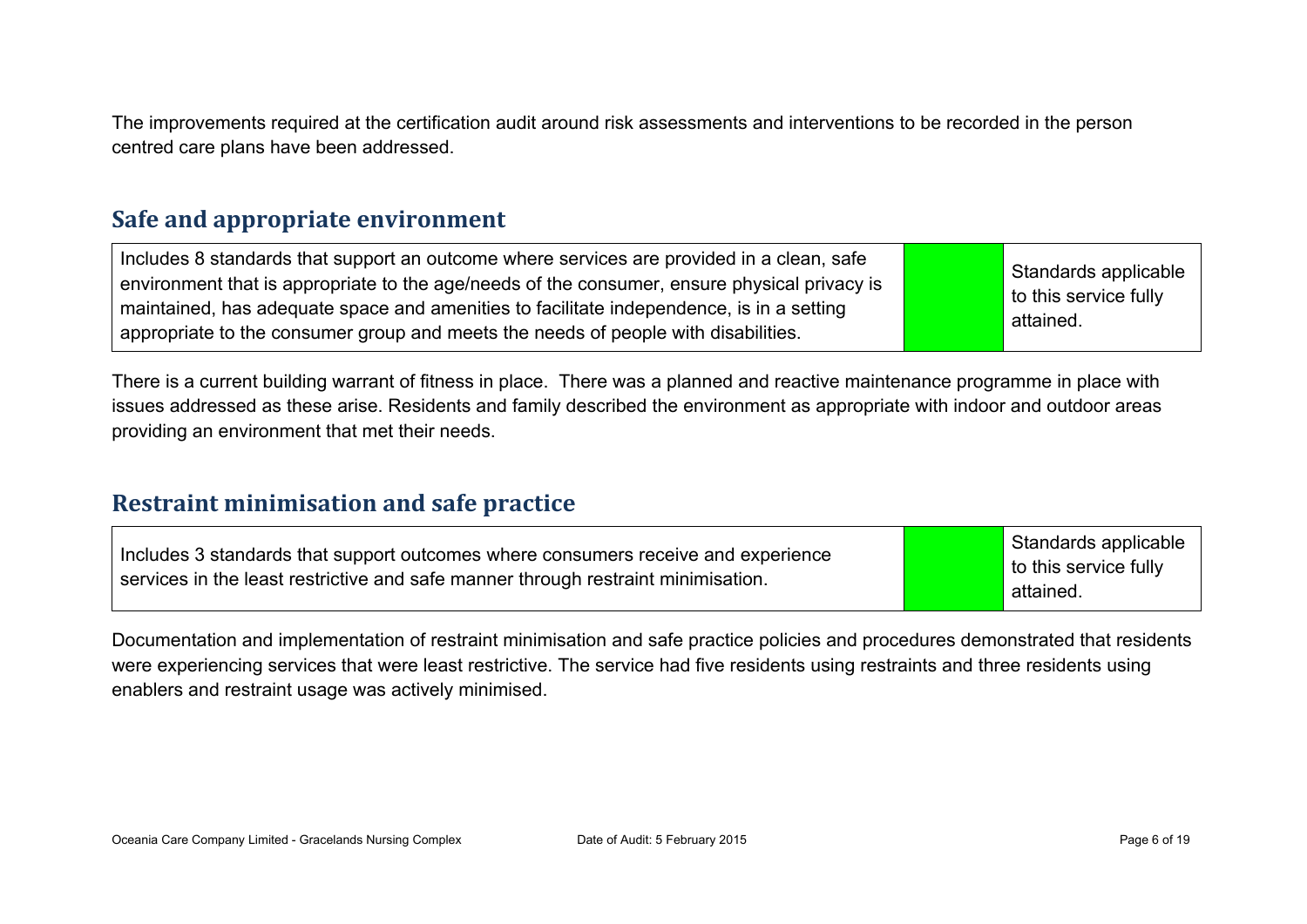### **Infection prevention and control**

| Includes 6 standards that support an outcome which minimises the risk of infection to<br>consumers, service providers and visitors. Infection control policies and procedures are<br>practical, safe and appropriate for the type of service provided and reflect current accepted<br>good practice and legislative requirements. The organisation provides relevant education on<br>infection control to all service providers and consumers. Surveillance for infection is carried<br>out as specified in the infection control programme. |  | Standards applicable<br>to this service fully<br>attained. |
|----------------------------------------------------------------------------------------------------------------------------------------------------------------------------------------------------------------------------------------------------------------------------------------------------------------------------------------------------------------------------------------------------------------------------------------------------------------------------------------------------------------------------------------------|--|------------------------------------------------------------|
|----------------------------------------------------------------------------------------------------------------------------------------------------------------------------------------------------------------------------------------------------------------------------------------------------------------------------------------------------------------------------------------------------------------------------------------------------------------------------------------------------------------------------------------------|--|------------------------------------------------------------|

Surveillance was appropriate to the size and complexity of the organisation. Review of documentation provided evidenced the surveillance reporting processes were documented.

Results of surveillance were reported in the infection control register, identifying the different type of infections, treatment and outcomes. Surveillance data was recorded on the Oceania intranet and reported to their support office and staff members at meetings. Copies of clinical indicators reports were available on notice boards.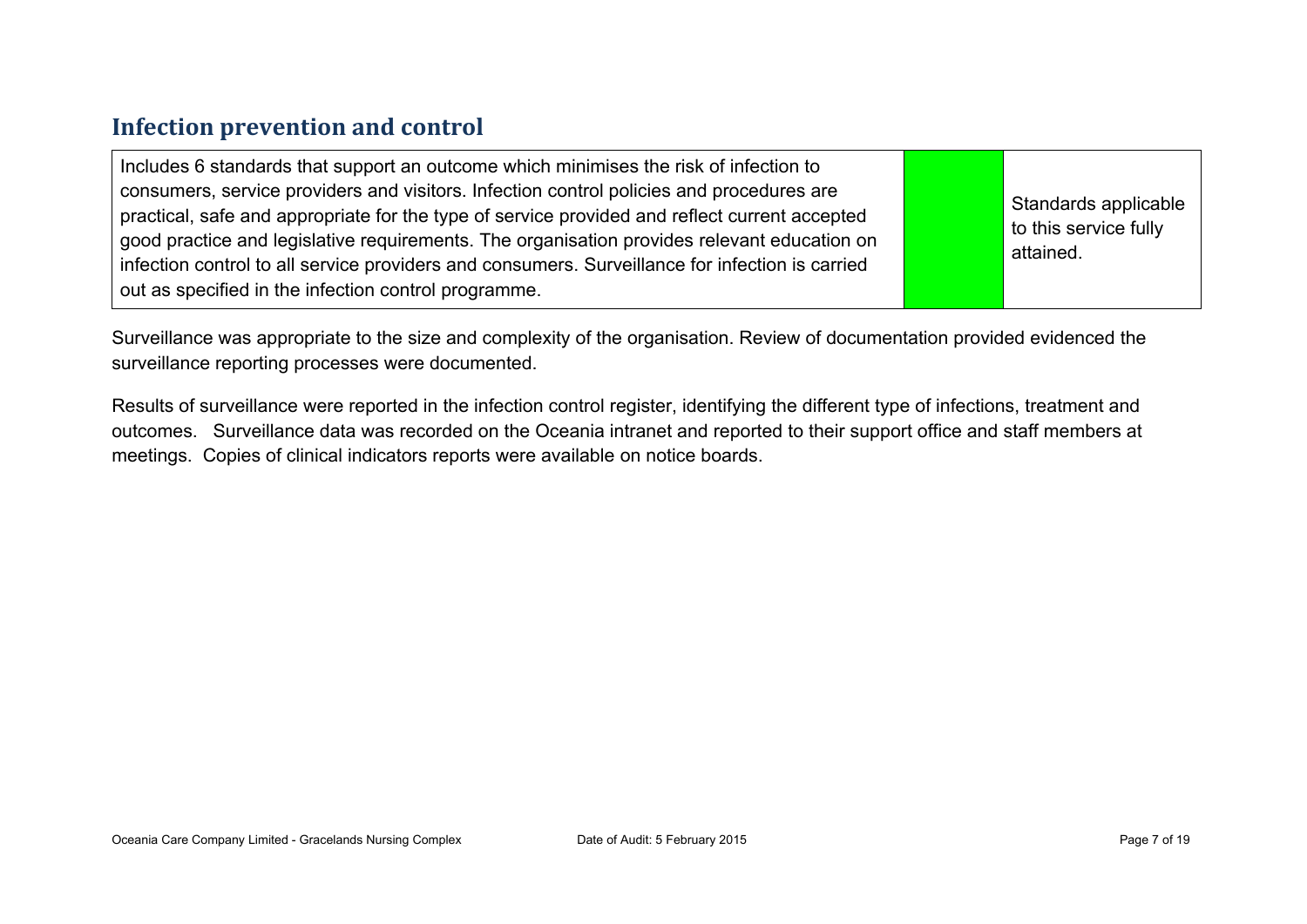## **Summary of attainment**

The following table summarises the number of standards and criteria audited and the ratings they were awarded.

| <b>Attainment</b><br>Rating | Continuous<br>Improvement<br>(Cl) | <b>Fully Attained</b><br>(FA) | <b>Partially</b><br><b>Attained</b><br><b>Negligible Risk</b><br>(PA Negligible) | <b>Partially</b><br><b>Attained Low</b><br><b>Risk</b><br>(PA Low) | <b>Partially</b><br><b>Attained</b><br><b>Moderate Risk</b><br>(PA Moderate) | <b>Partially</b><br><b>Attained High</b><br><b>Risk</b><br>(PA High) | <b>Partially</b><br><b>Attained Critical</b><br><b>Risk</b><br>(PA Critical) |
|-----------------------------|-----------------------------------|-------------------------------|----------------------------------------------------------------------------------|--------------------------------------------------------------------|------------------------------------------------------------------------------|----------------------------------------------------------------------|------------------------------------------------------------------------------|
| <b>Standards</b>            |                                   | 15                            |                                                                                  |                                                                    |                                                                              |                                                                      |                                                                              |
| Criteria                    |                                   | 41                            |                                                                                  |                                                                    |                                                                              |                                                                      |                                                                              |

| <b>Attainment</b><br>Rating | Unattained<br><b>Negligible Risk</b><br>(UA Negligible) | <b>Unattained Low</b><br><b>Risk</b><br>(UA Low) | Unattained<br><b>Moderate Risk</b><br>(UA Moderate) | <b>Unattained High</b><br><b>Risk</b><br>(UA High) | Unattained<br><b>Critical Risk</b><br>(UA Critical) |
|-----------------------------|---------------------------------------------------------|--------------------------------------------------|-----------------------------------------------------|----------------------------------------------------|-----------------------------------------------------|
| <b>Standards</b>            |                                                         |                                                  |                                                     |                                                    |                                                     |
| Criteria                    |                                                         |                                                  |                                                     |                                                    |                                                     |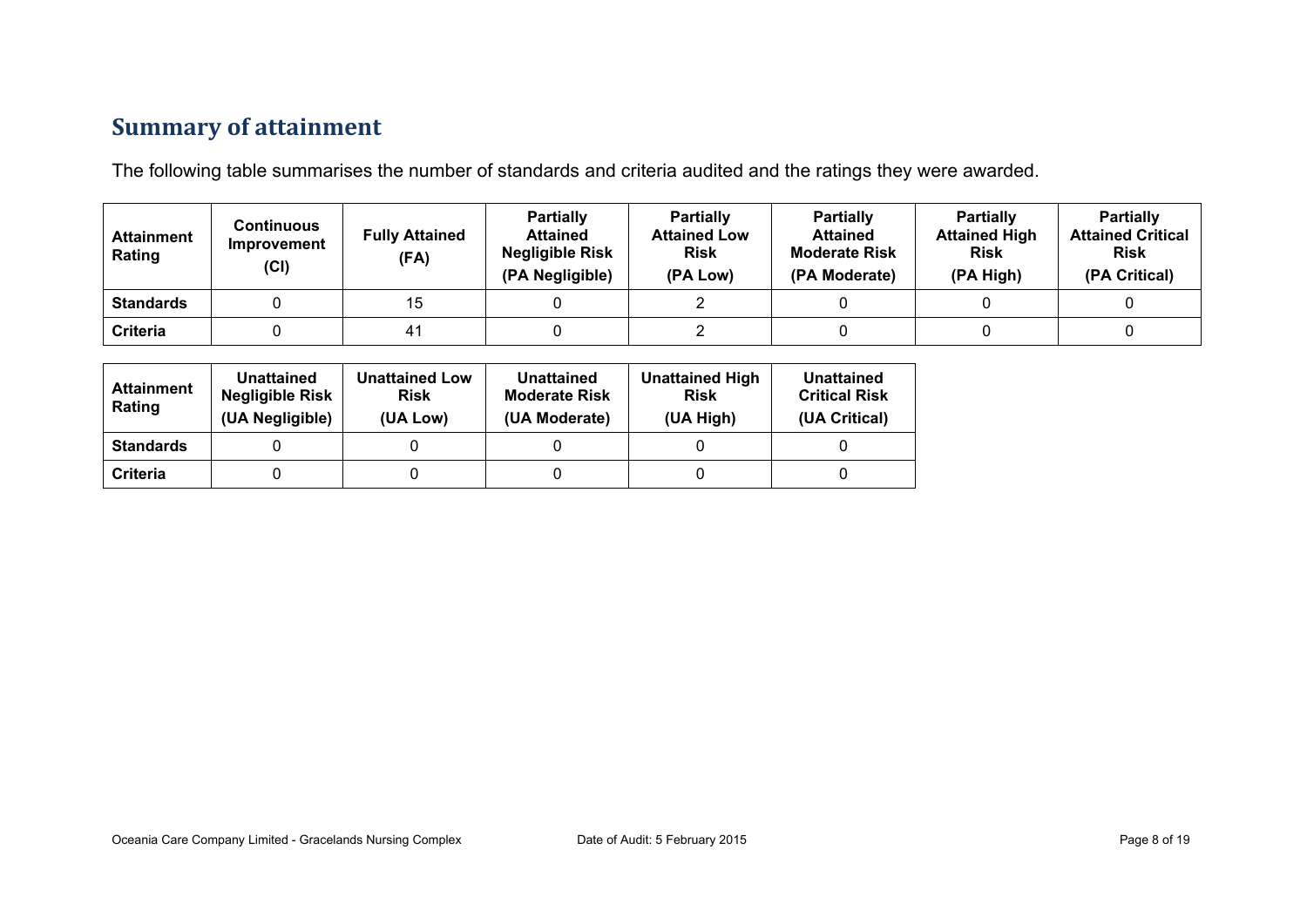# Attainment against the Health and Disability Ser vices Standar ds

The following table contains the results of all the standards assessed by the auditors at this audit. Depending on the services they provide, not all standards are relevant to all providers and not all standards are assessed at every audit.

Please note that Standard 1.3.3: Service Provision Requirements has been removed from this report, as it includes information specific to the healthcare of individual residents. Any corrective actions required relating to this standard, as a result of this audit. are retained and displayed in the next section.

For more information on the standards, please click [here](http://www.health.govt.nz/our-work/regulation-health-and-disability-system/certification-health-care-services/health-and-disability-services-standards).

For more information on the different types of audits and what they cover please click [here.](http://www.health.govt.nz/your-health/services-and-support/health-care-services/services-older-people/rest-home-certification-and-audits)

| Standard with desired outcome                                                                                                    | Attainment<br>Rating | Audit Evidence                                                                                                                                                                                                                                                                                                                                                                                                                                                                                                                                                                                                                                                                                                                                                                                                                                                                                                                                                                                                                                                                                                                                                     |
|----------------------------------------------------------------------------------------------------------------------------------|----------------------|--------------------------------------------------------------------------------------------------------------------------------------------------------------------------------------------------------------------------------------------------------------------------------------------------------------------------------------------------------------------------------------------------------------------------------------------------------------------------------------------------------------------------------------------------------------------------------------------------------------------------------------------------------------------------------------------------------------------------------------------------------------------------------------------------------------------------------------------------------------------------------------------------------------------------------------------------------------------------------------------------------------------------------------------------------------------------------------------------------------------------------------------------------------------|
| Standard 1.1.13: Complaints Management<br>The right of the consumer to make a complaint is<br>understood, respected, and upheld. | FA                   | The organisation's complaints policy and procedures were in line with the Health<br>and Disability Commissioner (HDC) Code of Health and Disability Services<br>Consumers' Rights (the Code) and included periods for responding to a complaint.<br>Complaint forms were available in the facility and family and residents interviewed<br>knew where they could get a form.<br>A complaints register was in place and the register included: the date the complaint<br>was received; the source of the complaint; a description of the complaint; and the<br>date the complaint was resolved. Evidence relating to each lodged complaint was<br>held in the complaints folder.<br>Two complaints lodged in 2014 were selected for review. There was documented<br>evidence of time frames being met for responding to these complaints with<br>documentation indicating that the complainants were happy with the outcome.<br>Residents and family members stated that they would feel comfortable complaining.<br>There has been one complaint with the Health and Disability Commission (HDC) in<br>August 2014 with the service waiting for this to be closed. |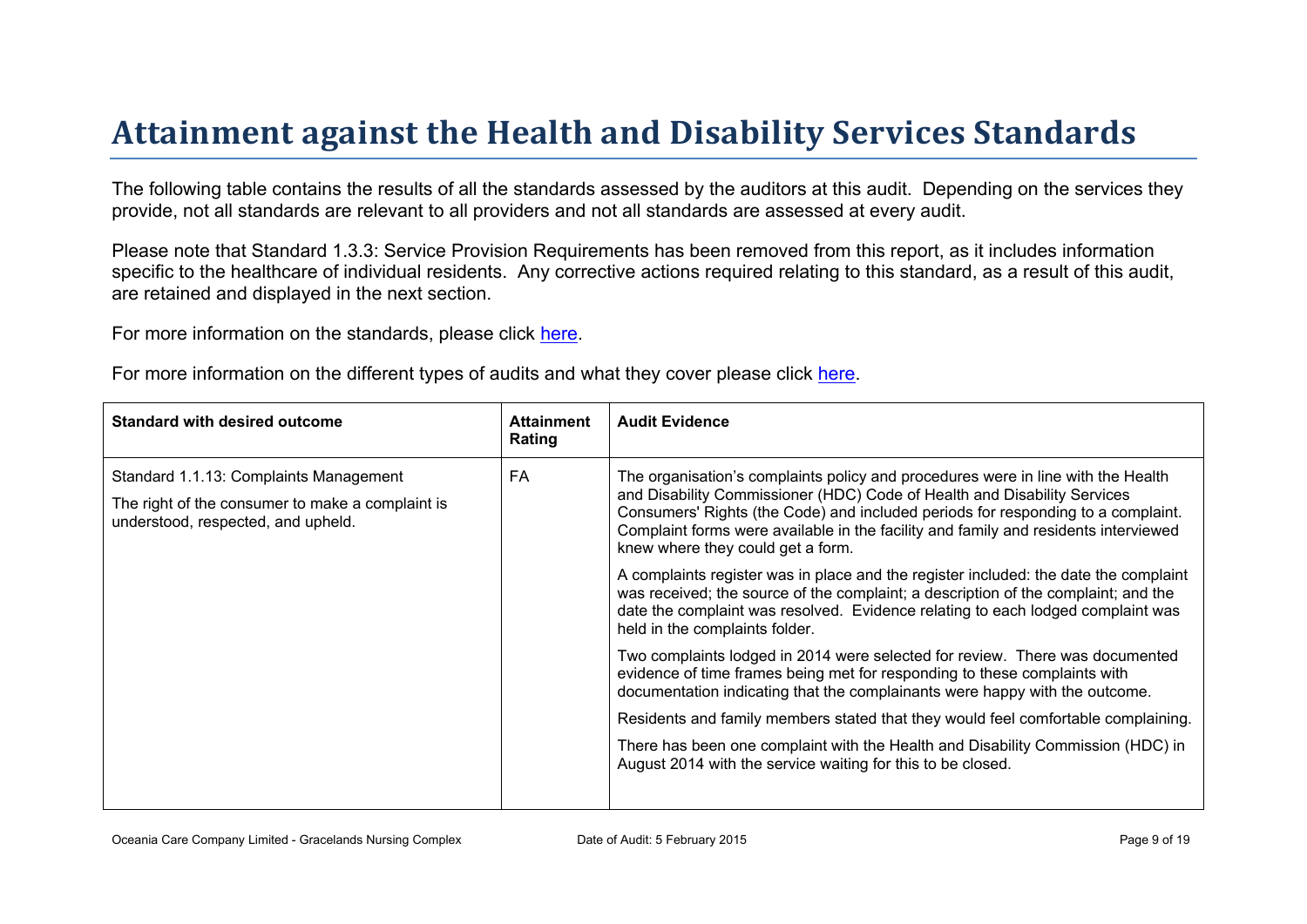| Standard 1.1.9: Communication<br>Service providers communicate effectively with<br>consumers and provide an environment conducive to<br>effective communication. | <b>FA</b> | Accident/incidents, the complaints procedure and the open disclosure procedure<br>alerted staff to their responsibility to notify family/enduring power of attorney of any<br>accident/incident that occurred. These procedures guided staff on the process to<br>ensure full and frank open disclosure was available.<br>Family were informed if the resident had an incident, accident, had a change in<br>health or a change in needs as confirmed in 20 accident/incident forms and in the<br>resident files.<br>Family contact was recorded in residents' files. |
|------------------------------------------------------------------------------------------------------------------------------------------------------------------|-----------|-----------------------------------------------------------------------------------------------------------------------------------------------------------------------------------------------------------------------------------------------------------------------------------------------------------------------------------------------------------------------------------------------------------------------------------------------------------------------------------------------------------------------------------------------------------------------|
|                                                                                                                                                                  |           | Interviews with family members confirmed they were kept informed. Family also<br>confirmed that they were invited at least six monthly to the care planning meetings<br>for their family member with this confirmed on the multidisciplinary form.                                                                                                                                                                                                                                                                                                                    |
|                                                                                                                                                                  |           | Interpreter services were available when required from the district health board.<br>There were no residents currently requiring interpreting services and all residents<br>interviewed confirmed that staff were approachable and communicated well.                                                                                                                                                                                                                                                                                                                 |
|                                                                                                                                                                  |           | The information pack was available in large print and staff advised that this could be<br>read to residents.                                                                                                                                                                                                                                                                                                                                                                                                                                                          |
|                                                                                                                                                                  |           | Staff have had training around communication in 2014 with a number of sessions<br>offered during the year to accommodate staff.                                                                                                                                                                                                                                                                                                                                                                                                                                       |
| Standard 1.2.1: Governance<br>The governing body of the organisation ensures<br>services are planned, coordinated, and appropriate to<br>the needs of consumers. | <b>FA</b> | Gracelands is part of the Oceania group with the executive management team<br>including the chief executive officer, general manager, operations manager, regional<br>operational managers and clinical and quality managers providing support to the<br>service.                                                                                                                                                                                                                                                                                                     |
|                                                                                                                                                                  |           | Communication between the clinical and quality manager, the regional operations<br>manager and the business and care manager took place on a regular basis (at least<br>once a month) with more support provided as required.                                                                                                                                                                                                                                                                                                                                         |
|                                                                                                                                                                  |           | Oceania has a clear mission, values and goals and staff were able to describe<br>these. They were displayed in the foyer of the service.                                                                                                                                                                                                                                                                                                                                                                                                                              |
|                                                                                                                                                                  |           | The facility can provide care for up to 92 residents for hospital level of care (46 beds<br>available) or rest home (46 beds available) level of care. During the audit there were<br>81 residents living at the facility including 47 residents at rest home level of care<br>and 34 residents at hospital level of care.                                                                                                                                                                                                                                            |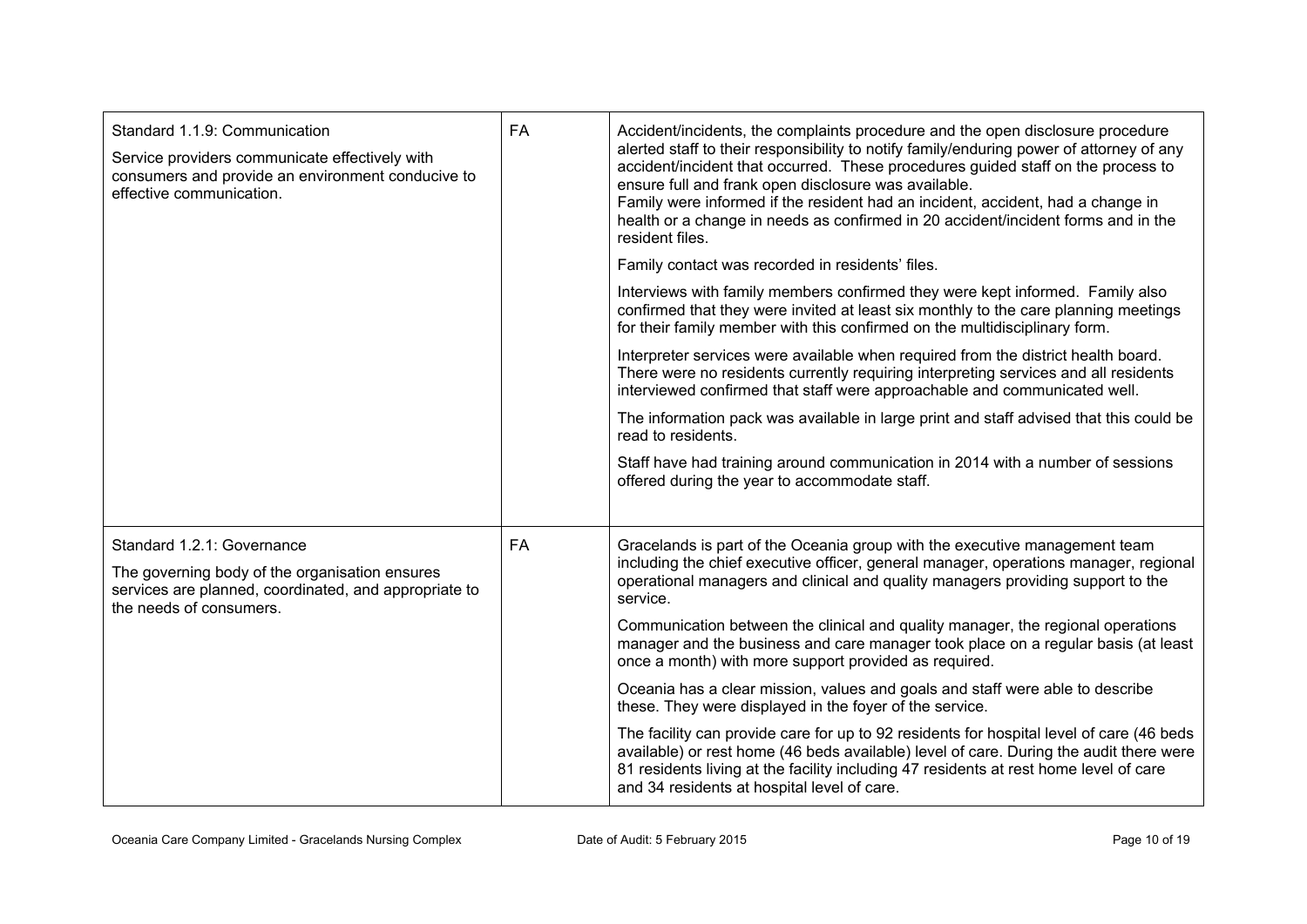|                                                                                                                                                                                                                             |           | The business and care manager was responsible for the overall management of the<br>facility, had been in the role for almost two years and had over ten years<br>management experience. The business and care manager had a background in<br>rescue helicopter work and in the corrections department.                                                                                                                                                                                                                                                                                                                                                                                                                                                                                                                                                                                                                                                                                                                                                                                                                                                                                                                                                                                                                                                                                                                                                                                                                                                                                                                                                                                                                                                                                                                                                                                                                                 |
|-----------------------------------------------------------------------------------------------------------------------------------------------------------------------------------------------------------------------------|-----------|----------------------------------------------------------------------------------------------------------------------------------------------------------------------------------------------------------------------------------------------------------------------------------------------------------------------------------------------------------------------------------------------------------------------------------------------------------------------------------------------------------------------------------------------------------------------------------------------------------------------------------------------------------------------------------------------------------------------------------------------------------------------------------------------------------------------------------------------------------------------------------------------------------------------------------------------------------------------------------------------------------------------------------------------------------------------------------------------------------------------------------------------------------------------------------------------------------------------------------------------------------------------------------------------------------------------------------------------------------------------------------------------------------------------------------------------------------------------------------------------------------------------------------------------------------------------------------------------------------------------------------------------------------------------------------------------------------------------------------------------------------------------------------------------------------------------------------------------------------------------------------------------------------------------------------------|
| Standard 1.2.3: Quality And Risk Management<br>Systems<br>The organisation has an established, documented, and<br>maintained quality and risk management system that<br>reflects continuous quality improvement principles. | <b>FA</b> | Gracelands used the Oceania quality and risk management framework that is<br>documented to guide practice. The business plan was documented and reported<br>on through the business status reports.<br>The service implemented organisational policies and procedures to support service<br>delivery. All policies were subject to reviews as required with all policies current.<br>Policies were linked to the Health and Disability Sector Standard, current and<br>applicable legislation, and evidenced-based best practice guidelines. Policies were<br>readily available to staff. New and revised policies were signed by staff to say that<br>they had read and understood them.<br>All staff reported they were kept informed of quality improvements.<br>There were monthly meetings that included the following: registered nurse; staff;<br>quality and management meetings. Minutes were documented.<br>The organisation has a comprehensive risk management programme in place.<br>Health and safety policies and procedures, and a health and safety plan were in<br>place for the service. There is a hazard management programme documented with<br>a hazard register for each part of the service. There was evidence that any hazards<br>identified were signed off as addressed or risks minimised or isolated.<br>There was an annual satisfaction survey for residents and family with a high level of<br>satisfaction noted.<br>Service delivery is monitored through complaints, review of incidents and accidents,<br>surveillance of infections, pressure injuries, soft tissue/wounds, implementation of<br>an internal audit programme noting that improvements identified as being required<br>have a corrective action plan documented. Quality improvement data was analysed<br>and used to improve service delivery. The two improvements required at the<br>certification audit have been addressed. |
| Standard 1.2.4: Adverse Event Reporting<br>All adverse, unplanned, or untoward events are<br>systematically recorded by the service and reported to<br>affected consumers and where appropriate their                       | <b>FA</b> | The business and care manager was aware of situations in which the service would<br>need to report and notify statutory authorities including police attending the facility,<br>unexpected deaths, critical incidents, infectious disease outbreaks. There were no<br>times since the last audit when authorities had to be notified.                                                                                                                                                                                                                                                                                                                                                                                                                                                                                                                                                                                                                                                                                                                                                                                                                                                                                                                                                                                                                                                                                                                                                                                                                                                                                                                                                                                                                                                                                                                                                                                                  |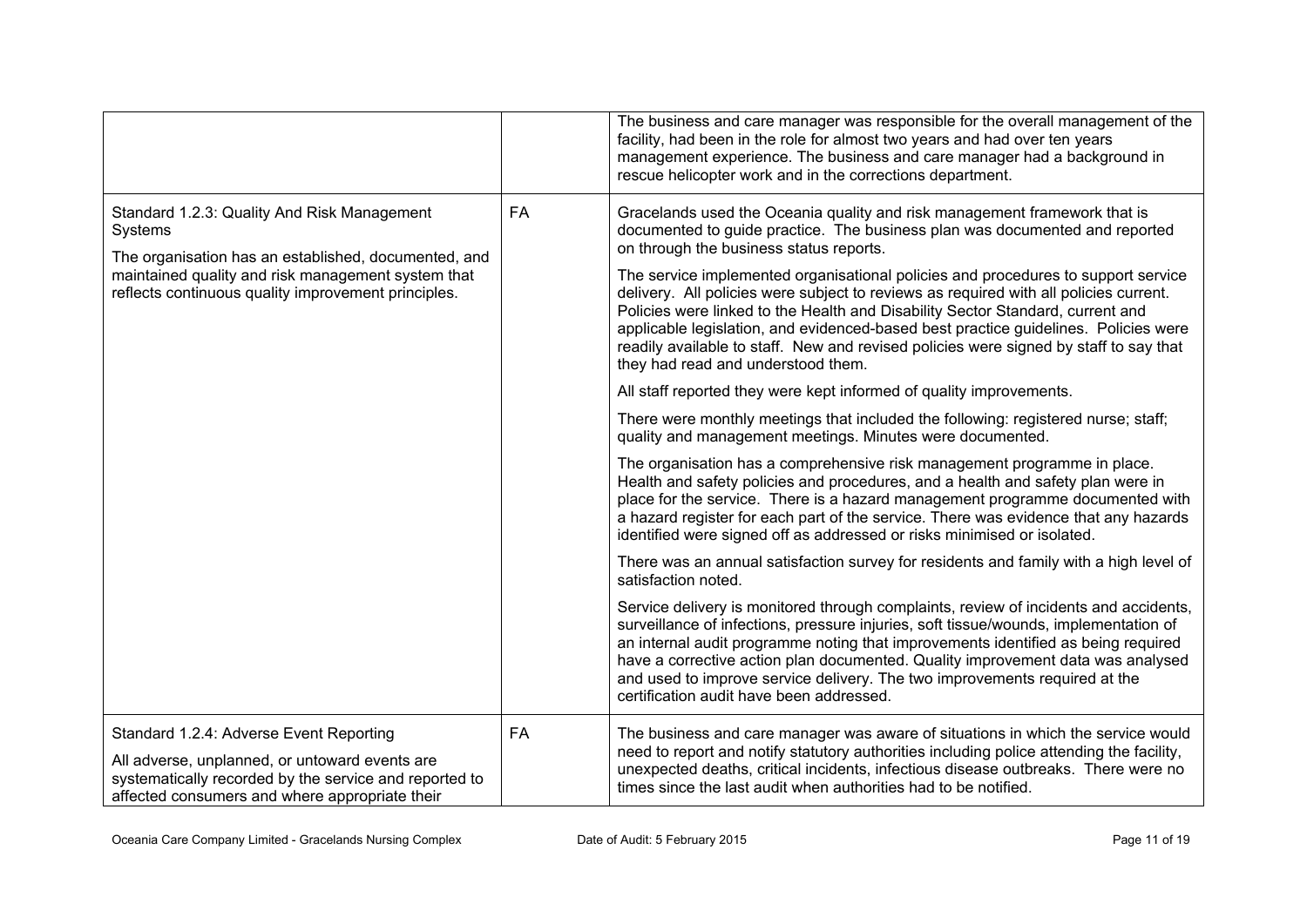| family/whānau of choice in an open manner.                                                                                                                                                 |        | The service is committed to providing an environment in which all staff was able and<br>encouraged to recognise and report errors or mistakes. Staff received education at<br>orientation on the incident and accident reporting process. Staff understood the<br>adverse event reporting process and their obligation to documenting all untoward<br>events.<br>Twenty incident reports selected for review had a corresponding note in the                                                                                                                                                |  |
|--------------------------------------------------------------------------------------------------------------------------------------------------------------------------------------------|--------|---------------------------------------------------------------------------------------------------------------------------------------------------------------------------------------------------------------------------------------------------------------------------------------------------------------------------------------------------------------------------------------------------------------------------------------------------------------------------------------------------------------------------------------------------------------------------------------------|--|
|                                                                                                                                                                                            |        | progress notes to inform staff of the incident. There was evidence of open<br>disclosure for each recorded event. Information gathered was regularly shared<br>through the monthly meetings with incidents graphed, trends analysed and<br>benchmarking of data occurring with other Oceania facilities. The results were<br>displayed in the staff room and registered nurses and health care assistants<br>described sighting these and reviewing trends.                                                                                                                                 |  |
| Standard 1.2.7: Human Resource Management<br>Human resource management processes are<br>conducted in accordance with good employment<br>practice and meet the requirements of legislation. | PA Low | All registered nurses hold current annual practising certificates. Current visiting<br>practitioner's practising certificates included the general practitioner, dietitian,<br>podiatrist and physiotherapist.                                                                                                                                                                                                                                                                                                                                                                              |  |
|                                                                                                                                                                                            |        | Staff files randomly selected for audit included appointment documentation on file.<br>An annual appraisal process was in place with most staff having a current<br>performance appraisal.                                                                                                                                                                                                                                                                                                                                                                                                  |  |
|                                                                                                                                                                                            |        | First aid certificates are held in the staff files along with other training records.<br>Police checks were completed.                                                                                                                                                                                                                                                                                                                                                                                                                                                                      |  |
|                                                                                                                                                                                            |        | All staff completed a comprehensive orientation programme. Health care assistants<br>were paired with a senior health care assistant until they demonstrated competency<br>on a number of tasks including personal cares. Annual medication competencies<br>were completed for all registered nursing staff and health care assistants who<br>administered medicines to residents. Other competencies were completed<br>including: hoist; oxygen use; hand washing; wound management; moving and<br>handling; restraint; nebuliser; blood sugar and insulin; assisting residents to shower. |  |
|                                                                                                                                                                                            |        | Mandatory training was identified on an Oceania wide training schedule. Training for<br>staff at this site occurred as a day per year with training topics repeated during the<br>year, so that all staff had an opportunity to participate. There were folders of<br>attendance records and training with a spreadsheet maintained with all training<br>included. The health care assistants stated that they valued the training. Education<br>and training hours exceeded eight hours a year for all staff reviewed.                                                                     |  |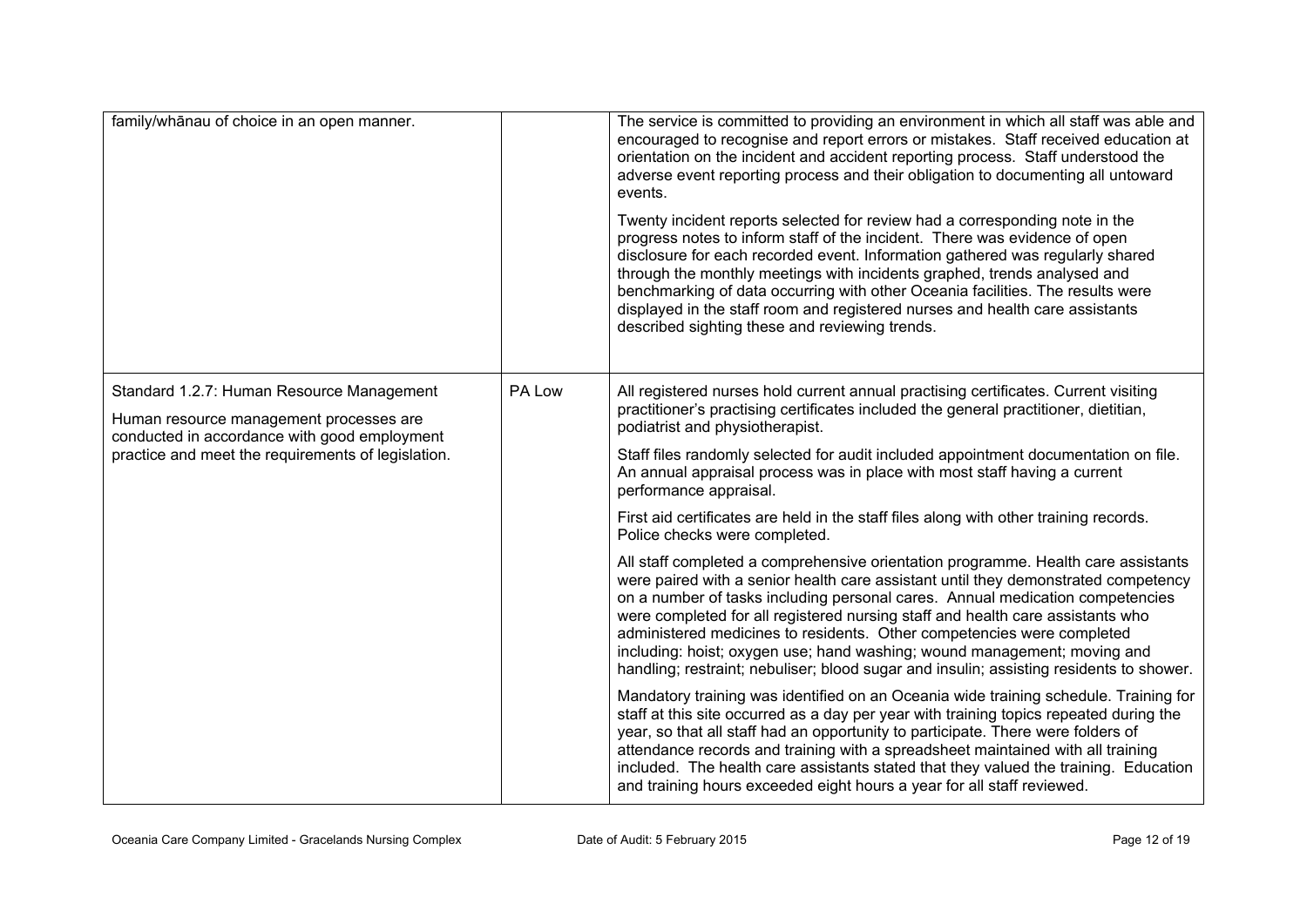| Standard 1.2.8: Service Provider Availability<br>Consumers receive timely, appropriate, and safe<br>service from suitably qualified/skilled and/or<br>experienced service providers.    | <b>FA</b> | The staffing policy is the foundation for work force planning. Staffing levels are<br>reviewed for anticipated workloads, identified numbers and appropriate skill mix, or<br>as required due to changes in the services provided and the number of residents.<br>Rosters sighted reflected staffing levels that met resident acuity and bed<br>occupancy. There was a registered nurse on duty at all times and health care<br>assistants in the rest home and hospital to meet current needs of residents.<br>Residents and families interviewed confirmed that staffing was adequate to meet<br>the residents' needs.<br>There were 97 staff including the business and care manager, a clinical manager,<br>11 registered nurses and 57 health care assistants who provided care and support<br>to residents.                                                                                                                                                                                                                                                                                                                                                                                                                                                                                                                                                                                                                      |
|-----------------------------------------------------------------------------------------------------------------------------------------------------------------------------------------|-----------|----------------------------------------------------------------------------------------------------------------------------------------------------------------------------------------------------------------------------------------------------------------------------------------------------------------------------------------------------------------------------------------------------------------------------------------------------------------------------------------------------------------------------------------------------------------------------------------------------------------------------------------------------------------------------------------------------------------------------------------------------------------------------------------------------------------------------------------------------------------------------------------------------------------------------------------------------------------------------------------------------------------------------------------------------------------------------------------------------------------------------------------------------------------------------------------------------------------------------------------------------------------------------------------------------------------------------------------------------------------------------------------------------------------------------------------|
| Standard 1.3.12: Medicine Management<br>Consumers receive medicines in a safe and timely<br>manner that complies with current legislative<br>requirements and safe practice guidelines. | FA        | Medicine management processes were in line with the legislative requirements.<br>Medicines were prescribed and signed by the GP. Each resident had an individual<br>medicines profile and medicines administration record, individually packaged<br>medicines and medicine signing sheets. The GP and RN completed medicine<br>reconciliation on admission for residents. A controlled drug register was maintained<br>in the hospital and evidenced weekly and six monthly checks. Bulk controlled drugs<br>were stored securely.<br>Medications requiring refrigeration were stored in dedicated fridges, and the fridges<br>are kept in secure rooms. The temperatures were recorded on a daily basis and<br>were within the recommended range for medicines.<br>Medicine reviews were completed by the GP and recorded in the medicines<br>administration sheets and reviewed three monthly. There was evidence of the staff<br>signing off medicines after administration, observed during the medicines round in<br>the hospital.<br>Staff members responsible for medicines management received on-going education<br>and training and had current medicine administration competencies.<br>The medicines management policies are aligned with legislative requirements.<br>Medication audits were completed at regular intervals. Staff interviews confirmed<br>the service had not residents who self administered medicines. |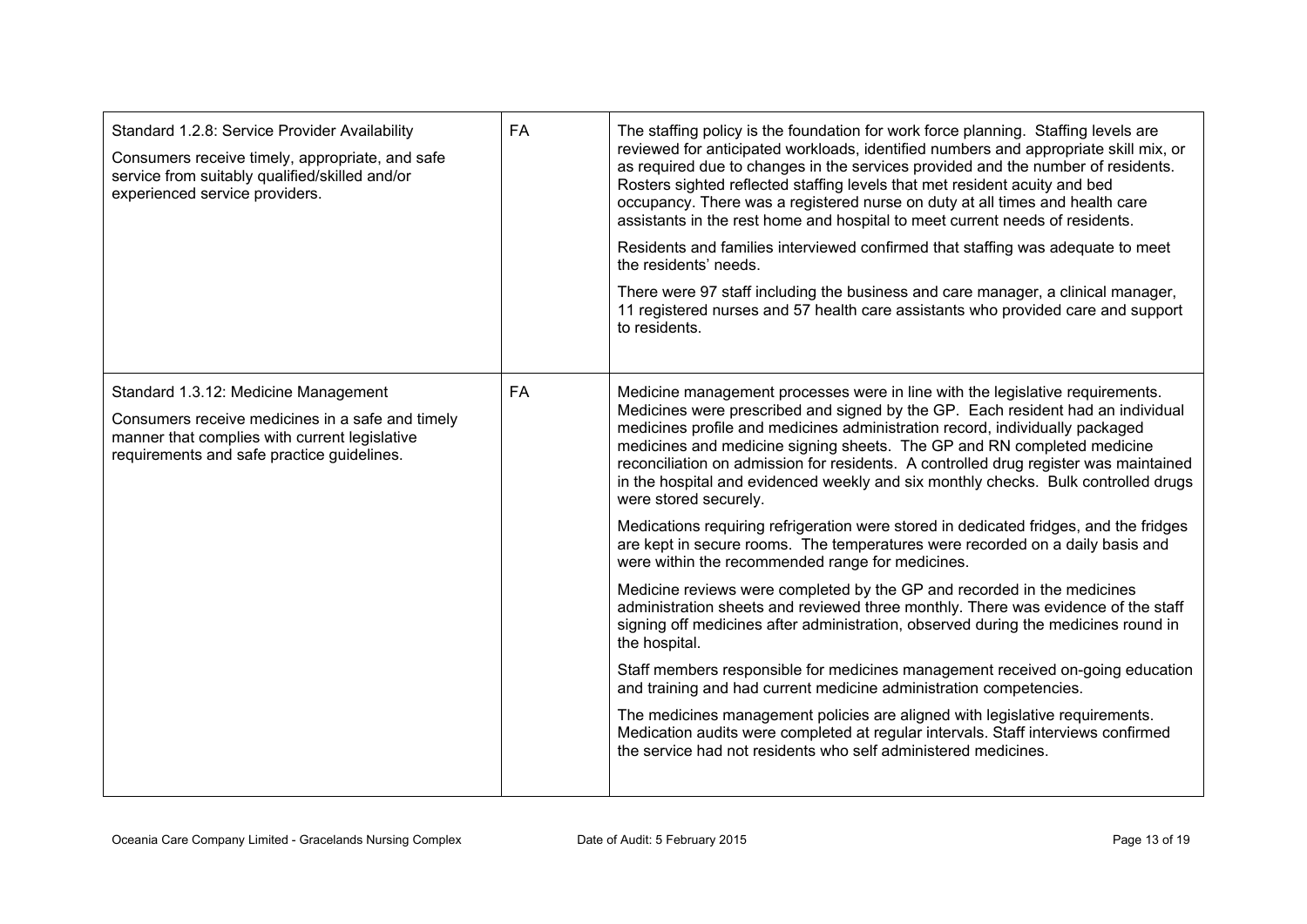| Standard 1.3.13: Nutrition, Safe Food, And Fluid<br>Management                                                                                    | <b>FA</b> | Food services are in line with legislative requirements. The menu was developed by<br>a dietitian and last reviewed in September 2014.                                                                                                                                                                                                                                                                                      |  |
|---------------------------------------------------------------------------------------------------------------------------------------------------|-----------|-----------------------------------------------------------------------------------------------------------------------------------------------------------------------------------------------------------------------------------------------------------------------------------------------------------------------------------------------------------------------------------------------------------------------------|--|
| A consumer's individual food, fluids and nutritional<br>needs are met where this service is a component of<br>service delivery.                   |           | Resident's individual dietary needs were identified, documented and reviewed as<br>part of the nutritional assessment on admission of the resident. The chef was<br>informed when resident's dietary needs changed. Additional food and snacks were<br>available for residents in the form of fruit, biscuits and sandwiches.                                                                                               |  |
|                                                                                                                                                   |           | Residents are offered fluids throughout the day. Residents' files sampled<br>demonstrate regular monthly monitoring of individual resident's weight. Residents<br>and relatives interviewed were satisfied with the food service. The fridge and freezer<br>temperature were monitored weekly. Food temperatures were checked at each<br>meal time to ensure the food was serviced at an acceptable temperature.            |  |
|                                                                                                                                                   |           | The kitchen staff had completed food safety training.                                                                                                                                                                                                                                                                                                                                                                       |  |
| Standard 1.3.5: Planning<br>Consumers' service delivery plans are consumer<br>focused, integrated, and promote continuity of service<br>delivery. | <b>FA</b> | The PCCPs reviewed were resident focused, integrated, and promoted continuity of<br>service delivery. Initial plans of care were developed on admission while the PCCPs<br>were developed within three weeks of admission. The facility used an integrated<br>document system where the GP, allied services, the RNs, diversional therapist,<br>physiotherapist and other visiting health providers wrote their care notes. |  |
|                                                                                                                                                   |           | Interventions sighted were consistent with the assessed needs and best practice.<br>Goals were realistic, achievable and clearly documented. The service recorded<br>intervention for the achievement of the goals. The improvement required at the<br>certification audit has been addressed.                                                                                                                              |  |
| Standard 1.3.6: Service Delivery/Interventions<br>Consumers receive adequate and appropriate services                                             | FA        | Residents received adequate and appropriate services meeting their assessed and<br>desired needs. Resident files evidenced that care plans record interventions based<br>on the assessed needs, desired outcomes or goals of the residents.                                                                                                                                                                                 |  |
| in order to meet their assessed needs and desired<br>outcomes.                                                                                    |           | The GP documentation and records were current. Visual inspection evidenced<br>adequate continence and dressing supplies in accordance with requirements of<br>their Service Agreement. Resident interviews confirmed their care and treatment<br>met their needs.                                                                                                                                                           |  |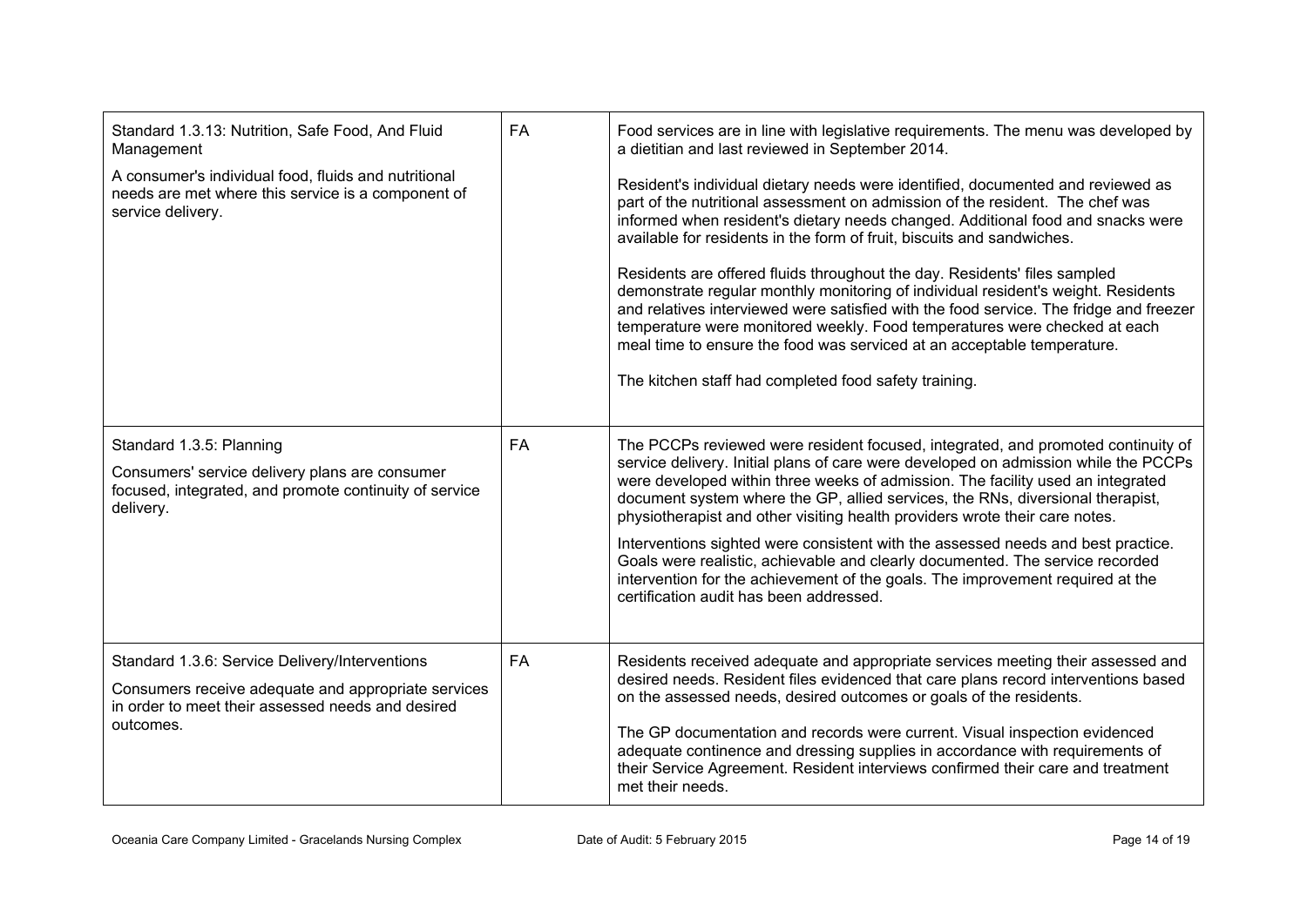| Standard 1.3.7: Planned Activities<br>Where specified as part of the service delivery plan for<br>a consumer, activity requirements are appropriate to<br>their needs, age, culture, and the setting of the service. | <b>FA</b> | The service has a diversional therapist, and an activities assistant who developed<br>and implemented the activity programmes. Residents and staff confirmed the<br>activity programmes include input from external agencies and support ordinary,<br>unplanned and spontaneous activities including festive occasions and celebrations.<br>Residents' meeting minutes evidenced residents' discussion in relation to the<br>activities programme. Interviews with the diversional therapist confirmed the activity<br>programmes meet the needs of the residents.<br>Activities attendance records were maintained and sighted. Resident confirmed<br>their past activities are considered and that the programmes are varied.                                                                                       |
|----------------------------------------------------------------------------------------------------------------------------------------------------------------------------------------------------------------------|-----------|-----------------------------------------------------------------------------------------------------------------------------------------------------------------------------------------------------------------------------------------------------------------------------------------------------------------------------------------------------------------------------------------------------------------------------------------------------------------------------------------------------------------------------------------------------------------------------------------------------------------------------------------------------------------------------------------------------------------------------------------------------------------------------------------------------------------------|
| Standard 1.3.8: Evaluation<br>Consumers' service delivery plans are evaluated in a<br>comprehensive and timely manner.                                                                                               | PA Low    | Residents' files reviewed provide evidence that evaluations of person centred care<br>plans (PCCP) are within stated timeframes; however the restraint plans were not<br>evaluated regularly. Evaluations were conducted by the RNs with input from the<br>resident, family, care staff, and activity staff. Families confirmed being notified of<br>changes in residents' condition.<br>Resident's interviews confirmed their participation in PCCP evaluations. There was<br>recorded evidence of additional input from professional, specialist or<br>multidisciplinary sources, including physiotherapist, podiatrist and dietitian. Short<br>term care plans were in place for short term changes in condition.<br>Residents' files evidenced referral letters to specialists and other health<br>professionals. |
| Standard 1.4.2: Facility Specifications<br>Consumers are provided with an appropriate,<br>accessible physical environment and facilities that are<br>fit for their purpose.                                          | <b>FA</b> | A current building warrant of fitness is posted in a visible location at the entrance to<br>the facility (expiry date 17 January 2016). There have been no building<br>modifications since the last audit.<br>There was a planned maintenance schedule implemented and the maintenance<br>staff confirmed implementation of this.<br>The lounge areas were designed so that space and seating arrangements provided<br>for individual and group activities and all areas were suitable for residents with<br>mobility aids.<br>The following equipment was available: pressure relieving mattresses; shower                                                                                                                                                                                                           |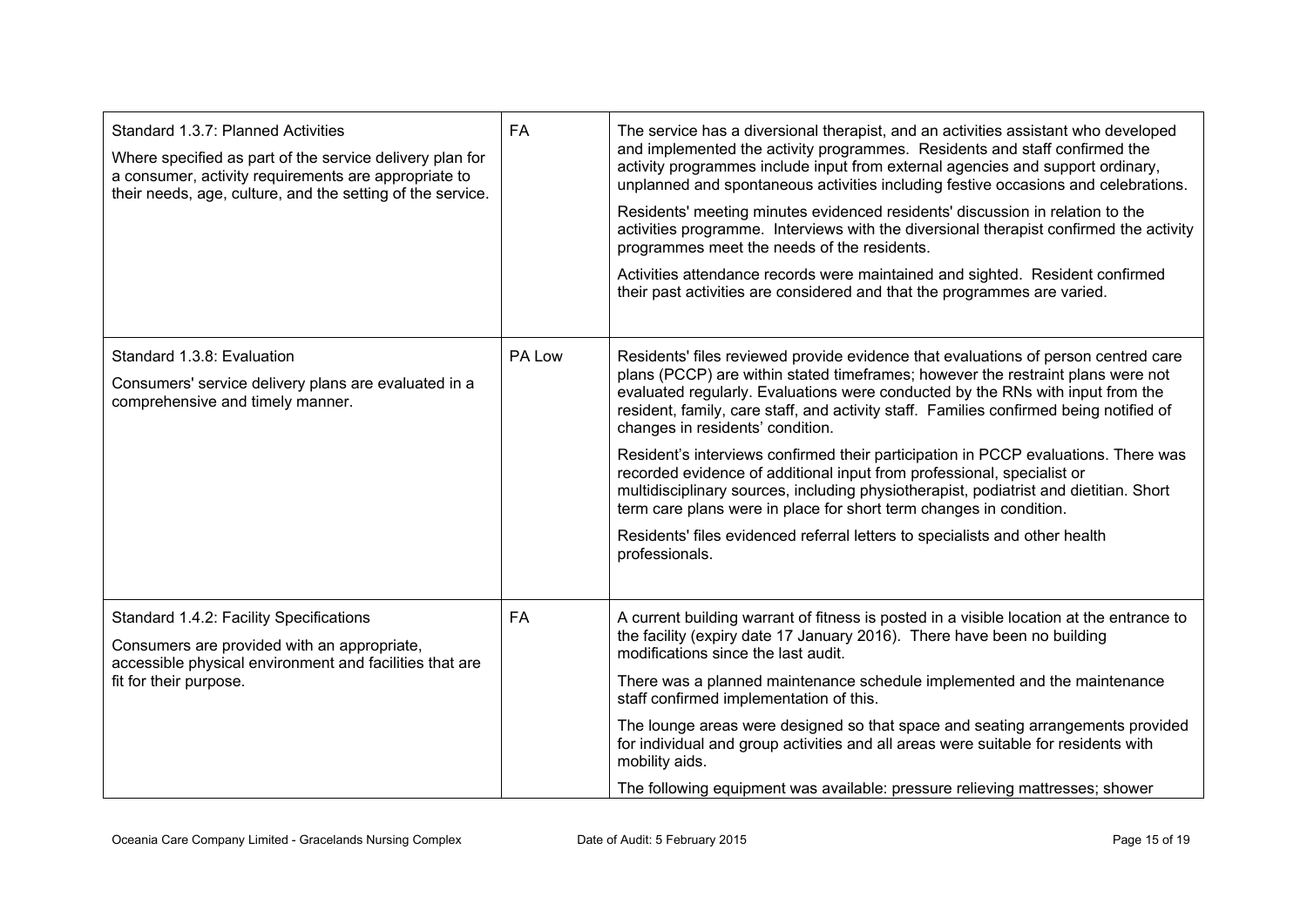|                                                                                                                                                                                                             |           | chairs; hoists and sensor alarm mats. There was a test and tag programme and<br>this was up to date. An external provider completed calibration of equipment<br>annually.<br>There are safe external areas for residents and family to meet/use and these<br>included paths, seating and shade.                                                                                                                                                                                                                                                                                                                                                                                                                                                                                                                                                                                                                                                                                                                                                                                                                                                                                                                                                                        |
|-------------------------------------------------------------------------------------------------------------------------------------------------------------------------------------------------------------|-----------|------------------------------------------------------------------------------------------------------------------------------------------------------------------------------------------------------------------------------------------------------------------------------------------------------------------------------------------------------------------------------------------------------------------------------------------------------------------------------------------------------------------------------------------------------------------------------------------------------------------------------------------------------------------------------------------------------------------------------------------------------------------------------------------------------------------------------------------------------------------------------------------------------------------------------------------------------------------------------------------------------------------------------------------------------------------------------------------------------------------------------------------------------------------------------------------------------------------------------------------------------------------------|
| Standard 3.5: Surveillance<br>Surveillance for infection is carried out in accordance<br>with agreed objectives, priorities, and methods that<br>have been specified in the infection control<br>programme. | FA        | Residents with infections had short term plans completed. Clinical indicators were<br>reported monthly to the quality/staff meetings, to the RN meetings, and care<br>meetings (health care assistants) and via the Oceania intranet to the support office.<br>Staff reported copies of meeting minutes and reports from the Oceania intranet<br>were held in a folder in the staff room and this was confirmed during visual<br>observations. Care staff interviews reported they were made aware of any<br>infections of individual residents by way of feedback from the RN's, and daily<br>handovers. Surveillance was completed monthly and the data entered into the<br>intranet system as part of the organisation's quality data collection process.<br>Infection control audits were completed as part of the internal audit programme. The<br>facility participated in Oceania's internal benchmarking. Information was collated<br>and expressed as graphs. Results of surveillance, conclusions and<br>recommendations to assist in infection reduction were acted upon, evaluated and<br>reported. A recent norovirus outbreak was contained within three days and<br>managed according to the notification requirements of the public health department. |
| Standard 2.1.1: Restraint minimisation<br>Services demonstrate that the use of restraint is<br>actively minimised.                                                                                          | <b>FA</b> | Documentation of restraint minimisation and safe practice policies and procedures,<br>and the implementation of the policies, demonstrated residents are experiencing<br>services that are least restrictive.<br>There were three residents using enablers and five residents using restraints. The<br>use of restraint is activity minimised, and sensor mats and high/low beds and bell<br>mats used. Documentation reviewed for consent, assessment, monitoring and<br>review. During review of restraint and enabler management safety it was found that<br>two of the three restraint plans were not evaluated within the expected timeframes<br>(Refer to criterion 1.3.8.2).                                                                                                                                                                                                                                                                                                                                                                                                                                                                                                                                                                                    |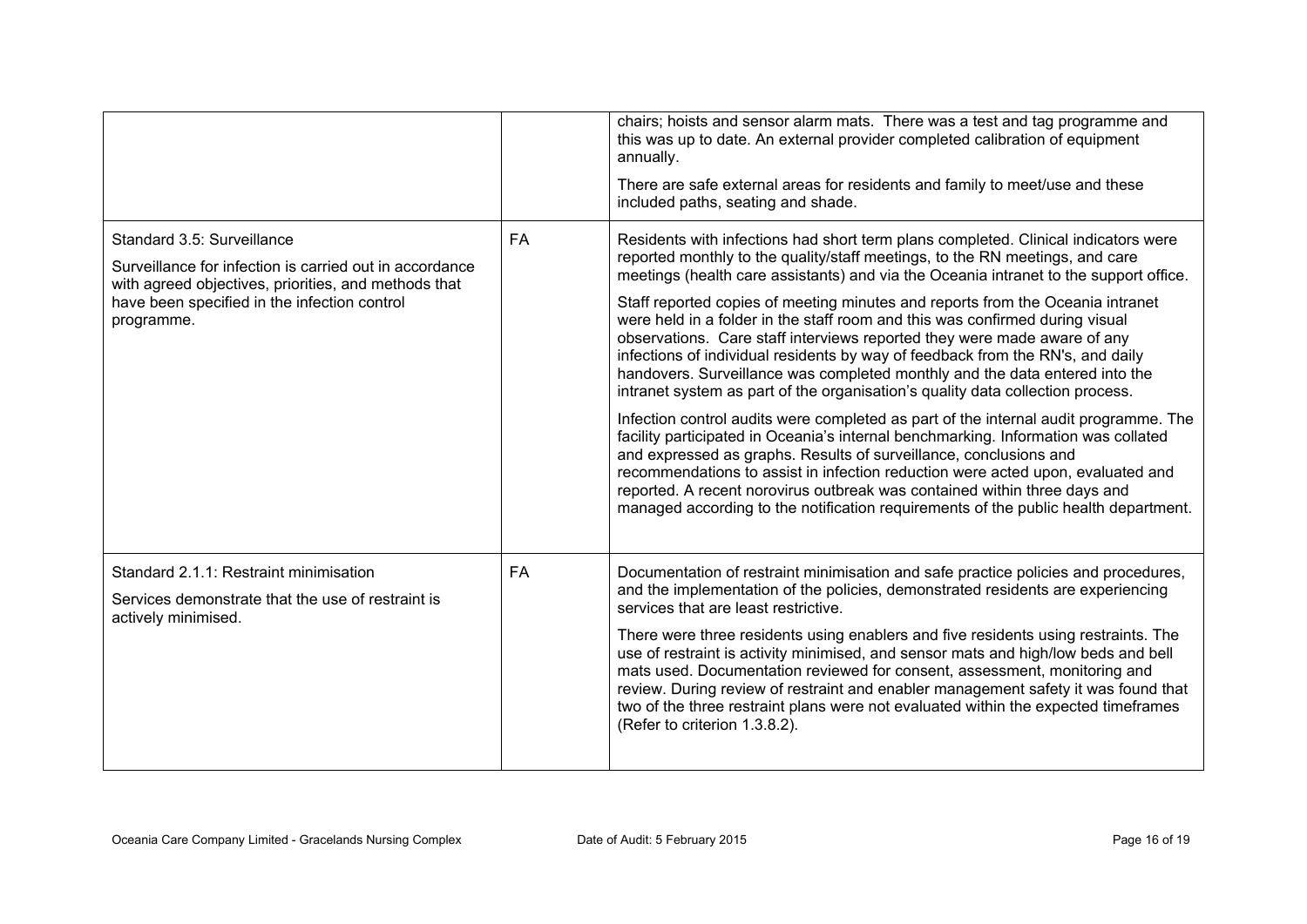# **Specific results for criterion where corrective actions are required**

Where a standard is rated partially attained (PA) or unattained (UA) specific corrective actions are recorded under the relevant criteria for the standard. The following table contains the criterion where corrective actions have been recorded.

Criterion can be linked to the relevant standard by looking at the code. For example, a Criterion 1.1.1.1: Service providers demonstrate knowledge and understanding of consumer rights and obligations, and incorporate them as part of their everyday practice relates to Standard 1.1.1: Consumer Rights During Service Delivery in Outcome 1.1: Consumer Rights.

If there is a message "no data to display" instead of a table, then no corrective actions were required as a result of this audit.

| <b>Criterion with desired outcome</b>                                                                                                                                                                                  | <b>Attainment</b><br>Rating | <b>Audit Evidence</b>                                                                                                                                                                                                                                                                                                                                                                                                           | <b>Audit Finding</b>                                                                | <b>Corrective action</b><br>required and<br>timeframe for<br>completion (days)                            |
|------------------------------------------------------------------------------------------------------------------------------------------------------------------------------------------------------------------------|-----------------------------|---------------------------------------------------------------------------------------------------------------------------------------------------------------------------------------------------------------------------------------------------------------------------------------------------------------------------------------------------------------------------------------------------------------------------------|-------------------------------------------------------------------------------------|-----------------------------------------------------------------------------------------------------------|
| Criterion 1.2.7.5<br>A system to identify, plan, facilitate,<br>and record ongoing education for<br>service providers to provide safe<br>and effective services to<br>consumers.                                       | PA Low                      | Eight of ten staff files reviewed included a current annual<br>performance appraisal. The business and care manager<br>was catching up on the completion of some staff<br>performance appraisals with a schedule in place for this<br>to occur.                                                                                                                                                                                 | Two of ten staff<br>files did not include<br>a current<br>performance<br>appraisal. | Ensure that all staff<br>have an annual<br>performance<br>appraisal.<br>180 days                          |
| Criterion 1.3.8.2<br>Evaluations are documented.<br>consumer-focused, indicate the<br>degree of achievement or<br>response to the support and/or<br>intervention, and progress towards<br>meeting the desired outcome. | PA Low                      | Evaluations were documented for short term care plans<br>and PCCP's. Evaluations were resident focussed.<br>indicated the degree of achievement or response to the<br>support and interventions as well as the progress towards<br>meeting these goals. During review of restraint and<br>enabler management safety it was found that two of the<br>three restraint plans were not evaluated within the<br>expected timeframes. | Restraints were not<br>regularly evaluated.                                         | All evaluations are to<br>be completed<br>regularly, in a timely<br>and appropriate<br>manner.<br>30 days |